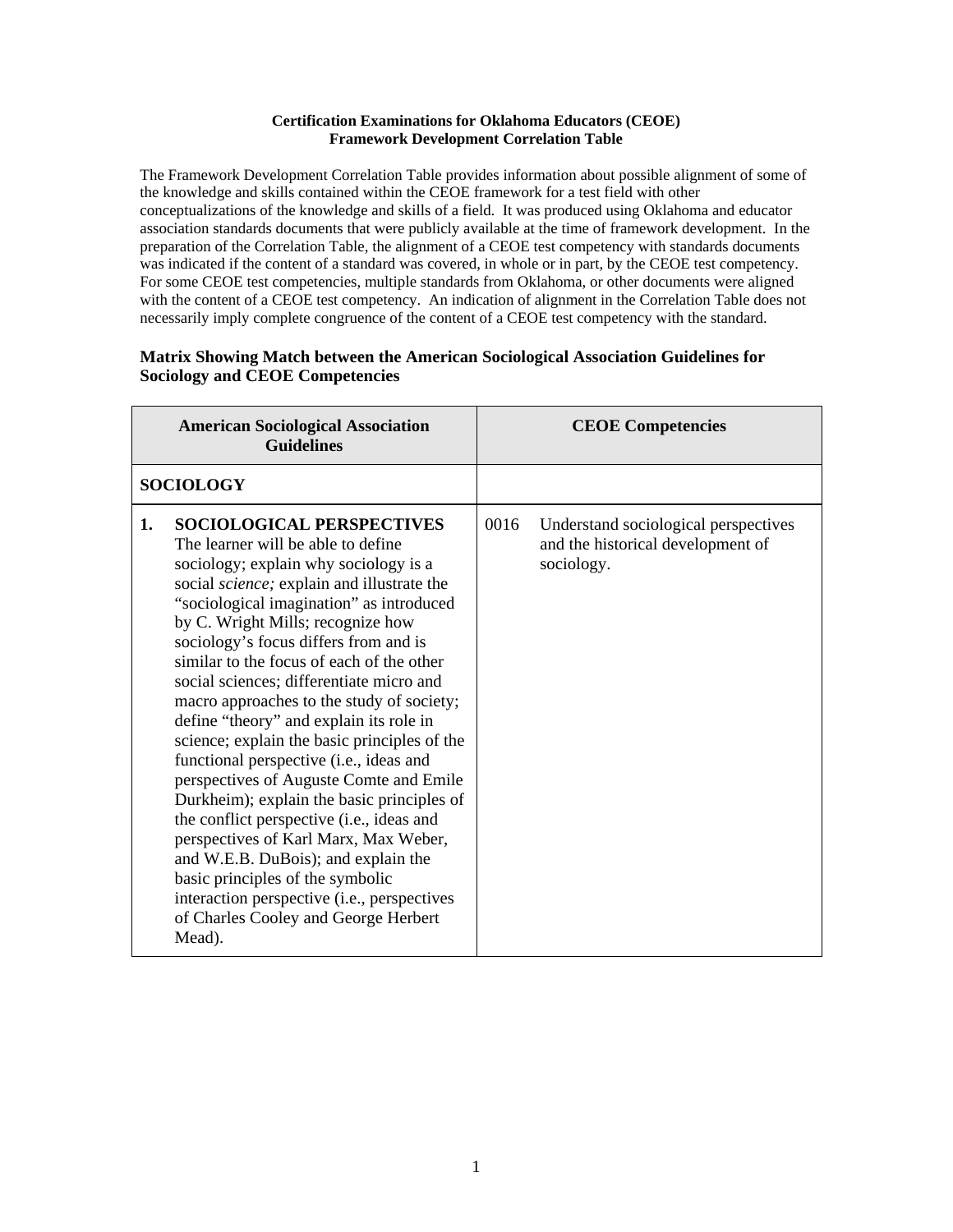| <b>American Sociological Association</b><br><b>Guidelines</b>                                                                                                                                                                                                                                                                                                                                                                                                                                                                                                                                                                                                                                                                                                                                                                                                                                                                                                                                               | <b>CEOE Competencies</b>                                                    |
|-------------------------------------------------------------------------------------------------------------------------------------------------------------------------------------------------------------------------------------------------------------------------------------------------------------------------------------------------------------------------------------------------------------------------------------------------------------------------------------------------------------------------------------------------------------------------------------------------------------------------------------------------------------------------------------------------------------------------------------------------------------------------------------------------------------------------------------------------------------------------------------------------------------------------------------------------------------------------------------------------------------|-----------------------------------------------------------------------------|
| <b>SOCIOLOGICAL METHODS OF</b><br>2.<br><b>INQUIRY</b><br>The learner will be able to explain the<br>concept of empirical research; explain<br>why a particular way of knowing<br>(empiricism) is the defining characteristic<br>of any science; list the seven steps of the<br>scientific method of investigation;<br>differentiate between qualitative and<br>quantitative methods of research; define<br>hypothesis, independent variable,<br>dependent variable, and intervening<br>variable; evaluate scientific evidence and<br>describe its applications and limitations;<br>calculate the measures of central<br>tendency: the mean, median, and mode;<br>explain the relationship between two<br>variables (such as positive and negative<br>correlations) and distinguish causal<br>relationships from correlations;<br>distinguish between an experiment,<br>participant observation, survey, and a field<br>study; and identify the ethical dilemmas of<br>conducting research to human beings. | 0017<br>Understand methods of data collection<br>and analysis in sociology. |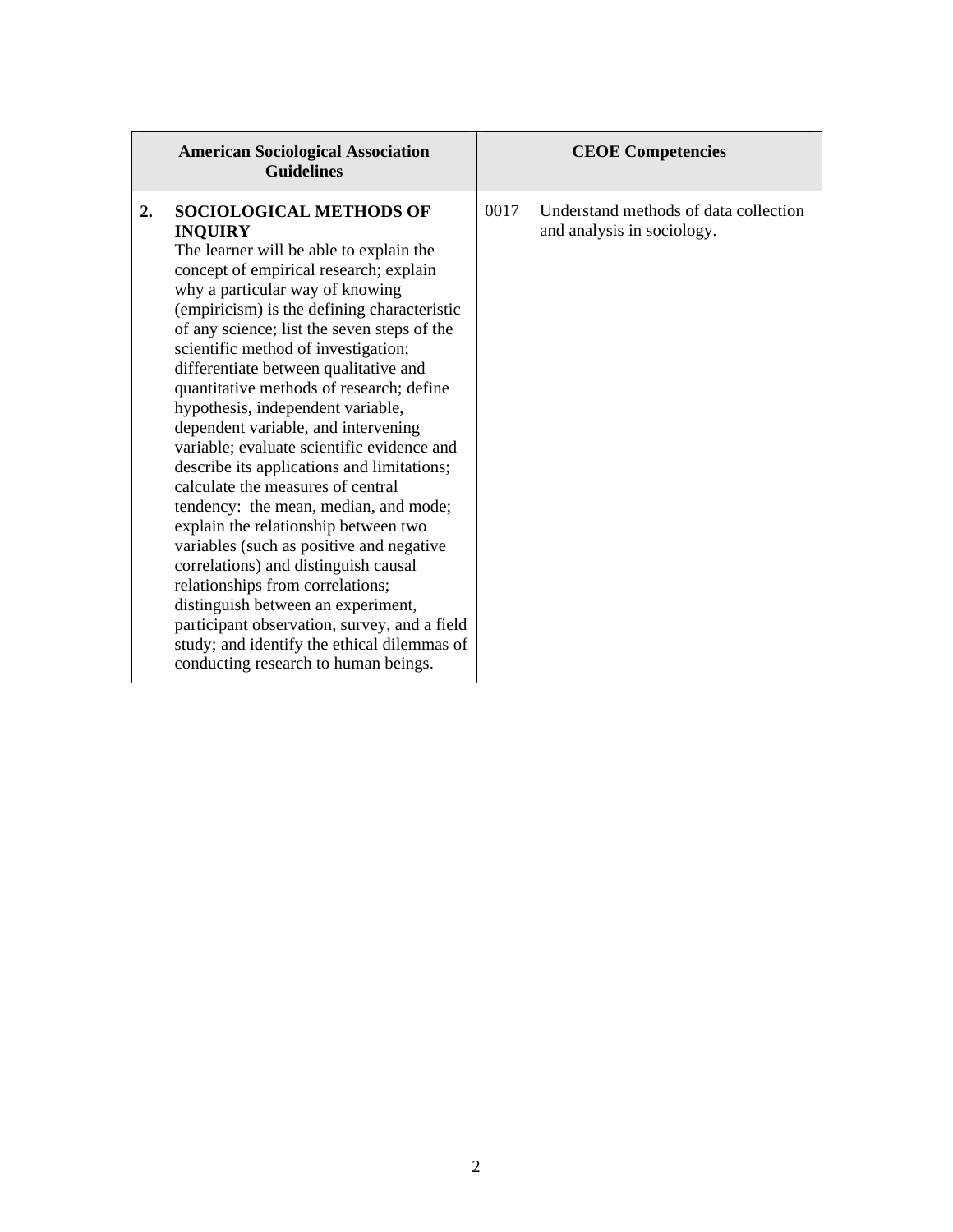| <b>American Sociological Association</b><br><b>Guidelines</b>                                                                                                                                                                                                                                                                                                                                                                                                                                                                                                                                                                                                                                                                                                                                                                                                                                                                                                                                                                                                                                                                                       | <b>CEOE Competencies</b>                                                          |
|-----------------------------------------------------------------------------------------------------------------------------------------------------------------------------------------------------------------------------------------------------------------------------------------------------------------------------------------------------------------------------------------------------------------------------------------------------------------------------------------------------------------------------------------------------------------------------------------------------------------------------------------------------------------------------------------------------------------------------------------------------------------------------------------------------------------------------------------------------------------------------------------------------------------------------------------------------------------------------------------------------------------------------------------------------------------------------------------------------------------------------------------------------|-----------------------------------------------------------------------------------|
| 3.<br><b>CULTURE</b><br>The learner will be able to define culture<br>and explain some of the universal                                                                                                                                                                                                                                                                                                                                                                                                                                                                                                                                                                                                                                                                                                                                                                                                                                                                                                                                                                                                                                             | 0018<br>Understand the concepts of culture and<br>society and their significance. |
| functions of culture; differentiate between<br>material and nonmaterial culture;<br>recognize how sociologists distinguish<br>between the terms culture and society;<br>give examples of ideal culture and real<br>culture; explain and illustrate the role<br>language plays in creating and<br>perpetuating culture (Sapir-Whorf<br>hypothesis); identify the characteristics<br>and functions of symbols in society;<br>explain ways in which cultures are<br>unified; explain the factors that lead to<br>increased cultural diversity or<br>multiculturalism in American society and<br>describe costs and benefits of this<br>diversity; define and illustrate<br>ethnocentrism; differentiate and recognize<br>examples of "subculture," "microculture,"<br>and "counterculture"; define values and<br>norms and explain the relationships<br>between them; contrast and illustrate the<br>concepts of folkway, more, and law;<br>recognize the difference between conflict,<br>functional, and symbolic interaction<br>approaches to the study of culture; and<br>identify three effects of globalization on<br>national or local cultures. | 0025<br>Understand processes of social change.                                    |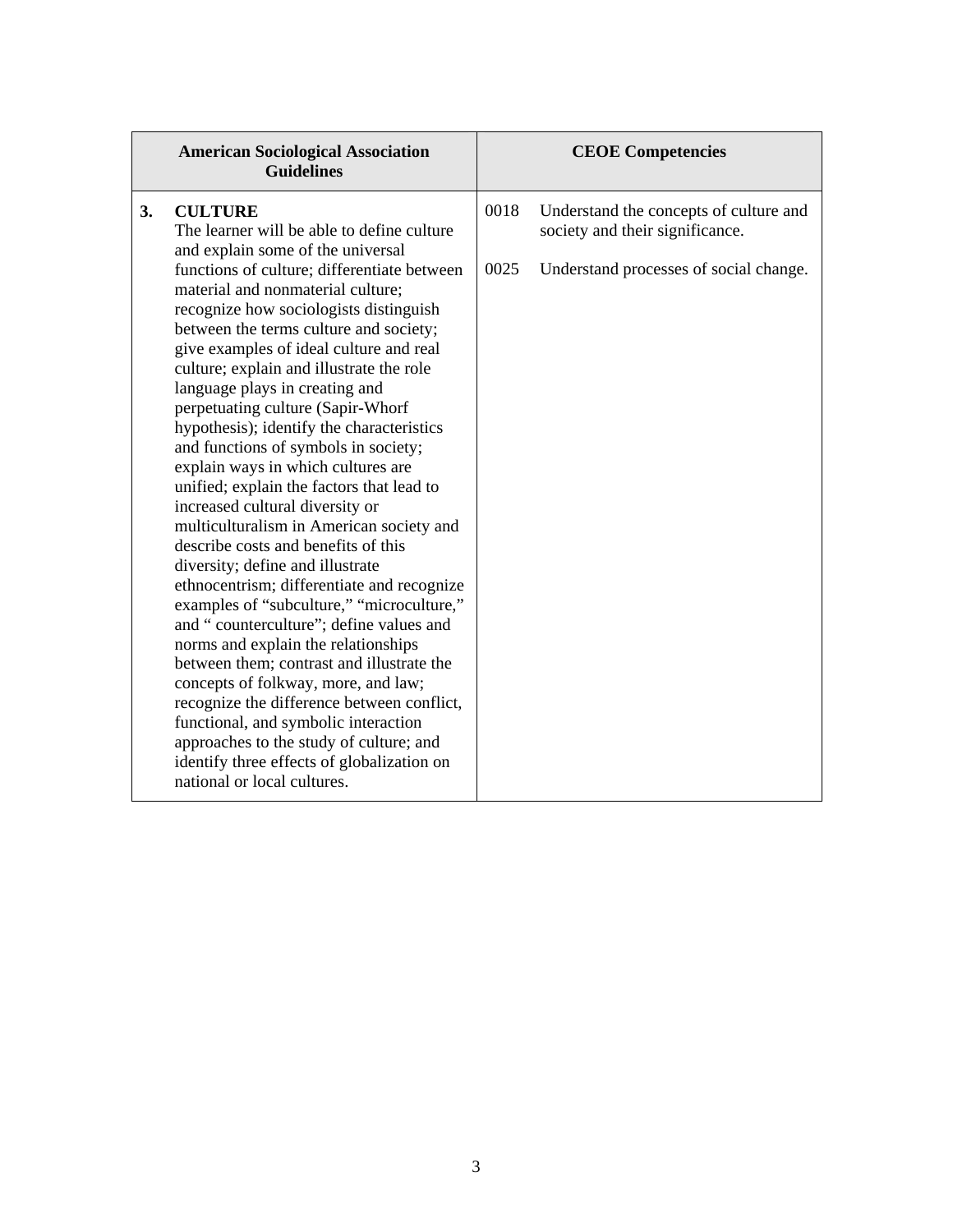|    | <b>American Sociological Association</b><br><b>Guidelines</b>                                                                                                                                                                                                                                                                                                                                                                                                                                                                                                                                                                                                                                                                                                                                                                                                                                                             |              | <b>CEOE Competencies</b>                                                                                                                                           |
|----|---------------------------------------------------------------------------------------------------------------------------------------------------------------------------------------------------------------------------------------------------------------------------------------------------------------------------------------------------------------------------------------------------------------------------------------------------------------------------------------------------------------------------------------------------------------------------------------------------------------------------------------------------------------------------------------------------------------------------------------------------------------------------------------------------------------------------------------------------------------------------------------------------------------------------|--------------|--------------------------------------------------------------------------------------------------------------------------------------------------------------------|
| 4. | <b>SOCIAL STRUCTURE</b><br>The learner will be able to define and<br>provide examples of the major<br>components of social: status, role, social<br>institution, and group; explain and<br>illustrate role strain and role conflict;<br>define social networks; explain the<br>functions of each of the primary<br>institutions in the American society;<br>illustrate how social institutions are linked<br>and interdependent within a social system;<br>identify changes occurring in American<br>social institutions; define and give<br>examples of the major types of social<br>groups: primary, secondary, in-group,<br>out-group, peer group, and reference<br>group; discuss how these groups shape the<br>learner's life and how individuals<br>influence the groups; and recognize the<br>difference between conflict, functional,<br>and symbolic interaction approaches to the<br>study of social structure. | 0020<br>0021 | Understand concepts related to social<br>structure and the organization of<br>groups.<br>Understand social institutions and their<br>roles in different societies. |
| 5. | <b>SOCIALIZATION</b><br>The learner will be able to evaluate the<br>influences of heredity and environment on<br>the development of personality; define and<br>illustrate socialization, resocialization, and<br>anticipatory socialization; define and<br>provide an example of a total institution;<br>describe how our sense of self emerges;<br>describe the importance and function of<br>role-taking in the development of "self";<br>describe the various stages of cognitive<br>and moral development; identify the most<br>important agents of socialization in the<br>United States; explain the difference<br>between conflict, functional, and symbolic<br>interaction approaches to socialization;<br>and explain how the socialization process<br>changes throughout the life course.                                                                                                                       | 0019         | Understand the relationship between<br>the individual and society.                                                                                                 |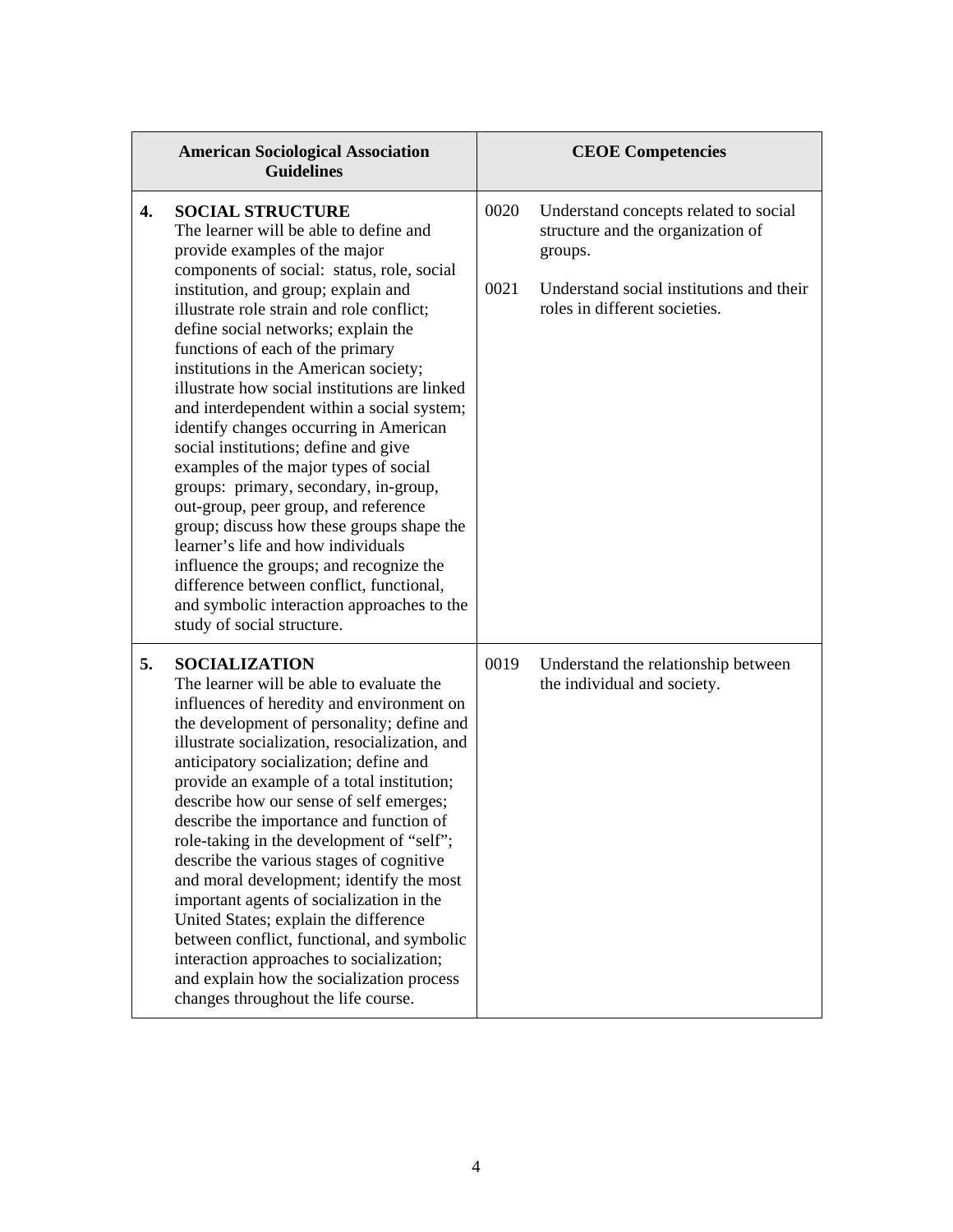|    | <b>American Sociological Association</b><br><b>Guidelines</b>                                                                                                                                                                                                                                                                                                                                                                                                                                                                                                                                                                                                                                                                                                                                                                                                                                                                                                                                                                             |              | <b>CEOE Competencies</b>                                                                                                                                      |
|----|-------------------------------------------------------------------------------------------------------------------------------------------------------------------------------------------------------------------------------------------------------------------------------------------------------------------------------------------------------------------------------------------------------------------------------------------------------------------------------------------------------------------------------------------------------------------------------------------------------------------------------------------------------------------------------------------------------------------------------------------------------------------------------------------------------------------------------------------------------------------------------------------------------------------------------------------------------------------------------------------------------------------------------------------|--------------|---------------------------------------------------------------------------------------------------------------------------------------------------------------|
| 6. | THE SELF AND SOCIAL<br><b>INTERACTION</b><br>The learner will be able to identify in<br>writing the lessons from isolation studies<br>for development of the self; explain the<br>key points of the nature/nurture debate;<br>describe Charles Cooley's "looking glass"<br>self" process; discuss George H. Mead's<br>development of the self, including the "I,"<br>"me," and "taking the role of the other";<br>compare the importance of the significant<br>other and the generalized other; list the<br>developmental stages of the self as laid<br>out by George Herbert Mead; illustrate the<br>meaning of status and role, and show how<br>they are related; describe the importance<br>of verbal and nonverbal language in social<br>interaction; explain Erving Goffman's<br>ideas of "presentation of self"; analyze the<br>importance of the symbolic interaction<br>theory in understanding the development<br>of the self; and describe how emotions are<br>socially constructed—shaped by social<br>norms and interactions. | 0016<br>0019 | Understand sociological perspectives<br>and the historical development of<br>sociology.<br>Understand the relationship between<br>the individual and society. |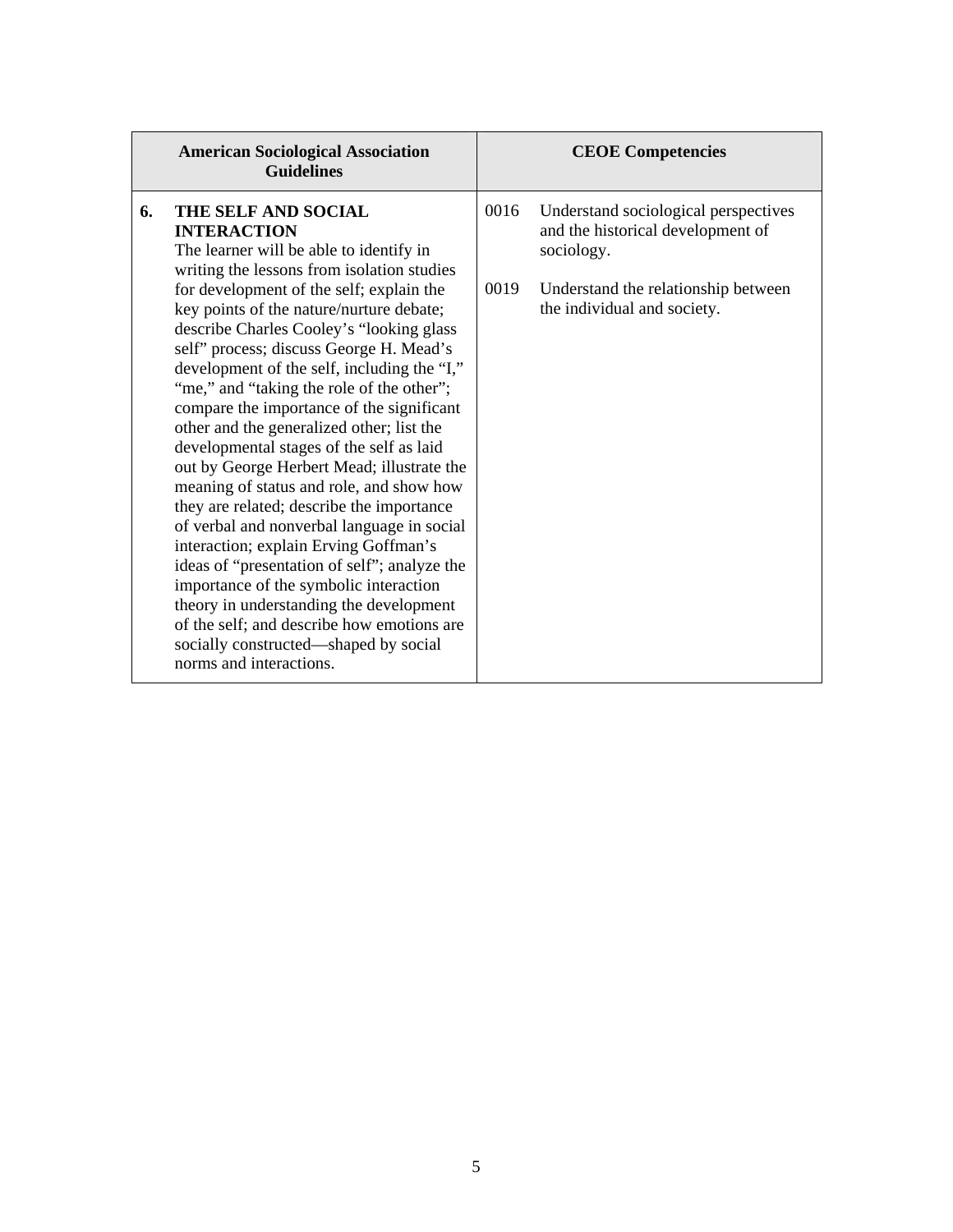| <b>American Sociological Association</b><br><b>Guidelines</b>                                                                                                                                                                                                                                                                                                                                                                                                                                                                                                                                                                                                                                                                                                                                                                                                                                                                                                                                                                                                                                                                                                                                                                                                                                                                                                                                                                                                                                    | <b>CEOE Competencies</b>                                                            |
|--------------------------------------------------------------------------------------------------------------------------------------------------------------------------------------------------------------------------------------------------------------------------------------------------------------------------------------------------------------------------------------------------------------------------------------------------------------------------------------------------------------------------------------------------------------------------------------------------------------------------------------------------------------------------------------------------------------------------------------------------------------------------------------------------------------------------------------------------------------------------------------------------------------------------------------------------------------------------------------------------------------------------------------------------------------------------------------------------------------------------------------------------------------------------------------------------------------------------------------------------------------------------------------------------------------------------------------------------------------------------------------------------------------------------------------------------------------------------------------------------|-------------------------------------------------------------------------------------|
| 7.<br>DEVIANCE, CRIME, AND SOCIAL<br><b>CONTOL</b><br>The learner will be able to define social<br>control and distinguish between formal<br>and informal methods of social control;<br>differentiate between deviance and crime;<br>give examples that demonstrate that<br>deviance is universal to all groups and<br>individuals; give examples that<br>demonstrate how the definition of<br>deviance is relative to time, place,<br>situation, and social status (that is, how<br>social deviance is socially constructed);<br>give examples that demonstrate how<br>deviance can be both functional and<br>dysfunctional; differentiate between<br>individual (biological, psychological)<br>explanations of deviance and structural,<br>sociological theories of deviance and<br>crime; summarize the sociological<br>theories of crime and deviance; state the<br>various types of crime and assess their<br>effects on society; interpret differences in<br>crime and arrest rates by social categories<br>of people (ethnicity, gender,<br>socioeconomic status, age, etc.); compare<br>crime rates in terms of race, class, and<br>gender differences; explain the effects of<br>the value conflict that exists between the<br>individual desire for freedom and the<br>group need for social order and social<br>control; and assess the effects of various<br>policies and laws relating to social control,<br>such as the question of the deterrent effect<br>of capital punishment. | 0023<br>Understand deviance and criminal<br>behavior and methods of social control. |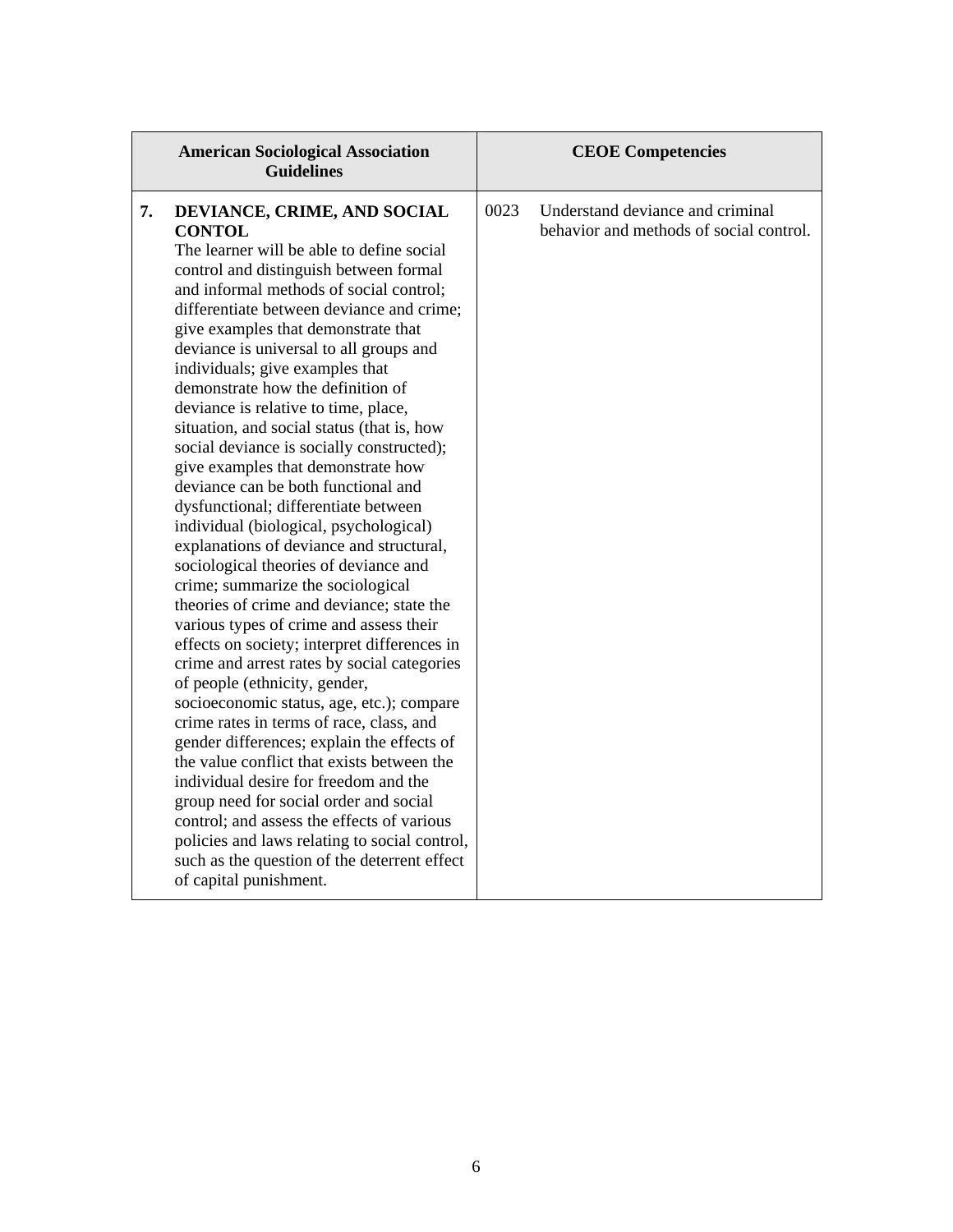| <b>American Sociological Association</b><br><b>Guidelines</b>                                                                                                                                                                                                                                                                                                                                                                                                                                                                                                                                                                                                                                                                                                                                                                                                                                                                                                                                                                                                                                                                                                                                                                            | <b>CEOE Competencies</b>                                                                      |
|------------------------------------------------------------------------------------------------------------------------------------------------------------------------------------------------------------------------------------------------------------------------------------------------------------------------------------------------------------------------------------------------------------------------------------------------------------------------------------------------------------------------------------------------------------------------------------------------------------------------------------------------------------------------------------------------------------------------------------------------------------------------------------------------------------------------------------------------------------------------------------------------------------------------------------------------------------------------------------------------------------------------------------------------------------------------------------------------------------------------------------------------------------------------------------------------------------------------------------------|-----------------------------------------------------------------------------------------------|
| <b>GROUPS AND ORGANIZATIONS</b><br>8.<br>The learner will be able to define and<br>illustrate primary group and secondary<br>group; distinguish a peer group from a<br>reference group; define and identify<br>examples of task functions in a small<br>group; define and identify examples of<br>"expressive" or "maintenance" functions<br>in a small group; define and illustrate a<br>"complex organization"; recognize the<br>key characteristics of rationalization of<br>society; explain why rationalization is a<br>defining characteristic of the modern<br>world; evaluate the consequences of<br>rationalization in the modern world;<br>distinguish between a formal and informal<br>structure in an organization; distinguish a<br>conflict and a structural functional<br>analysis of complex organizations; explain<br>dysfunctions in complex organizations;<br>explain the characteristics of<br>bureaucracies identified by Max Weber;<br>identify aspects of the learner's life that<br>are influenced by bureaucracies; discuss<br>how the characteristics of bureaucracy<br>influence the learner's relationships with<br>others; and illustrate rationalization of<br>society in the learner's own everyday life. | 0020<br>Understand concepts related to social<br>structure and the organization of<br>groups. |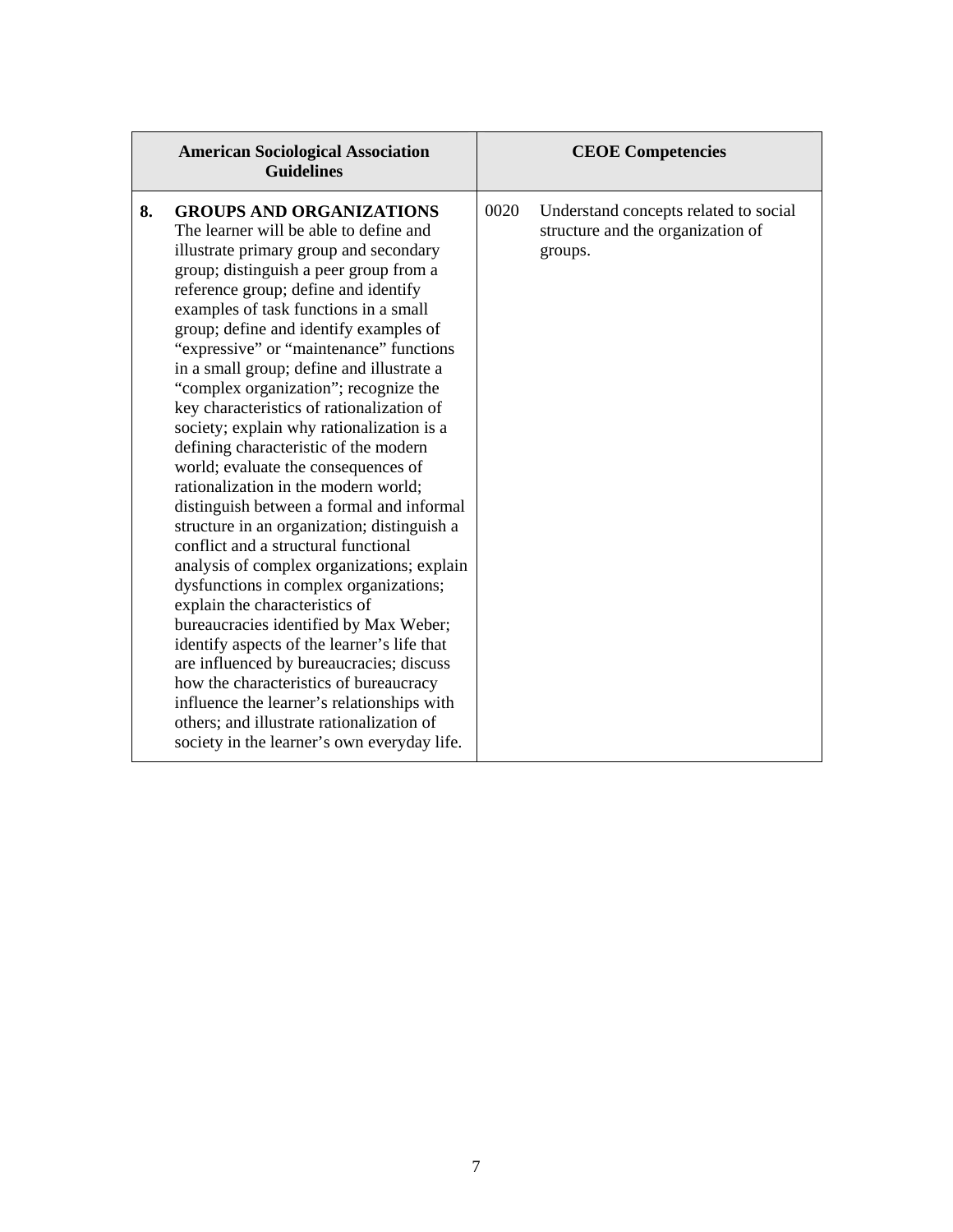|    | <b>American Sociological Association</b><br><b>Guidelines</b>                                                                                                                                                                                                                                                                                                                                                                                                                                                                                                                                                                                                                                                                                                                                                                                                                                                                                                                                                                                                                       |              | <b>CEOE Competencies</b>                                                                                            |
|----|-------------------------------------------------------------------------------------------------------------------------------------------------------------------------------------------------------------------------------------------------------------------------------------------------------------------------------------------------------------------------------------------------------------------------------------------------------------------------------------------------------------------------------------------------------------------------------------------------------------------------------------------------------------------------------------------------------------------------------------------------------------------------------------------------------------------------------------------------------------------------------------------------------------------------------------------------------------------------------------------------------------------------------------------------------------------------------------|--------------|---------------------------------------------------------------------------------------------------------------------|
| 9. | <b>SOCIAL INSTITUTIONS</b><br>The learner will be able to define social<br>institutions and identify the primary<br>institutions in a society; identify<br>secondary institutions that are significant<br>in the functioning of complex industrial<br>and postindustrial societies (science,<br>medicine, sport, etc.); identify which basic<br>societal needs are satisfied by the family<br>institution; analyze ways in which family<br>life can be disrupted; identify the major<br>changes that have taken place in the<br>American family in this century; explain<br>how preindustrial and industrial societies<br>view the individual and groups; analyze<br>the functions of at least one major<br>institution other than the family; explain<br>the relationship of institutions to stability,<br>to explicate the change-resistant<br>characteristic of institutions; delineate the<br>relationship of at least one institution to<br>reproduction of social inequality (racial,<br>sexual, or socioeconomic); and compare<br>and contrast the functionalist perspective | 0021<br>0025 | Understand social institutions and their<br>roles in different societies.<br>Understand processes of social change. |
|    | and conflict perspective on institutions.                                                                                                                                                                                                                                                                                                                                                                                                                                                                                                                                                                                                                                                                                                                                                                                                                                                                                                                                                                                                                                           |              |                                                                                                                     |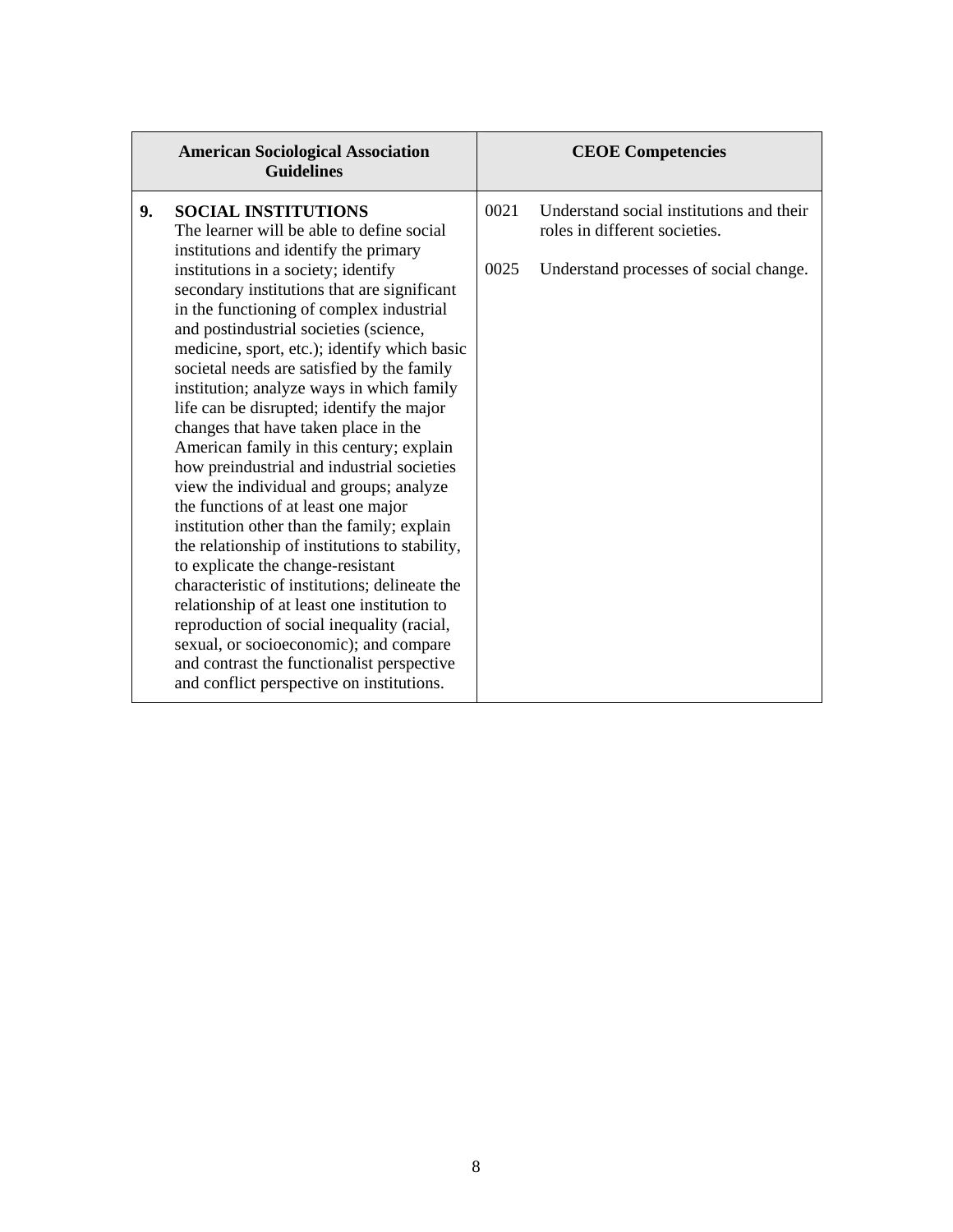| <b>American Sociological Association</b><br><b>Guidelines</b>                                                                                                                                                                                                                                                                                                                                                                                                                                                                                                                                                                                                                                                                                                                                                                                                                                                                                                                                                                                                                                                                                                                                                                                                                                                                                                                                                                                                                                                                                                                              | <b>CEOE Competencies</b>                                                                                                            |
|--------------------------------------------------------------------------------------------------------------------------------------------------------------------------------------------------------------------------------------------------------------------------------------------------------------------------------------------------------------------------------------------------------------------------------------------------------------------------------------------------------------------------------------------------------------------------------------------------------------------------------------------------------------------------------------------------------------------------------------------------------------------------------------------------------------------------------------------------------------------------------------------------------------------------------------------------------------------------------------------------------------------------------------------------------------------------------------------------------------------------------------------------------------------------------------------------------------------------------------------------------------------------------------------------------------------------------------------------------------------------------------------------------------------------------------------------------------------------------------------------------------------------------------------------------------------------------------------|-------------------------------------------------------------------------------------------------------------------------------------|
| <b>STRATIFICATION</b><br>10.<br>The learner will be able to define social<br>stratification and social inequality and<br>explain why stratification is such a<br>powerful variable in human experience;<br>explain intersections of race, class, and<br>gender in social systems of inequality;<br>distinguish between systems of class<br>stratification: slavery, castes, and social<br>classes; explain the components of social<br>class: wealth, power, prestige,<br>occupation, and status; identify the social<br>classes of American society: capitalist,<br>upper middle, lower middle, working,<br>underclass; define socioeconomic status<br>(SES) and explain how ascribed status<br>differs from achieved status; define social<br>mobility and differentiate between the<br>types of social mobility: structural,<br>horizontal, vertical, and inter/intragenera-<br>tional; evaluate the impact of social<br>institutions on social mobility; distinguish<br>between the functionalist, conflict, and<br>interactionist perspectives of stratification;<br>examine class consciousness using the<br>three sociological perspectives; compare<br>and contrast individual vs. structural<br>perspectives on poverty, especially as they<br>apply to the feminization of poverty;<br>differentiate between relative and absolute<br>poverty and explain how the poverty line<br>is determined; discuss the controversies<br>regarding culture of poverty theory; and<br>compare and contrast modernization and<br>world systems (dependency) theories of<br>global inequality. | 0022<br>Understand social inequality and its<br>significance in modern societies.<br>0025<br>Understand processes of social change. |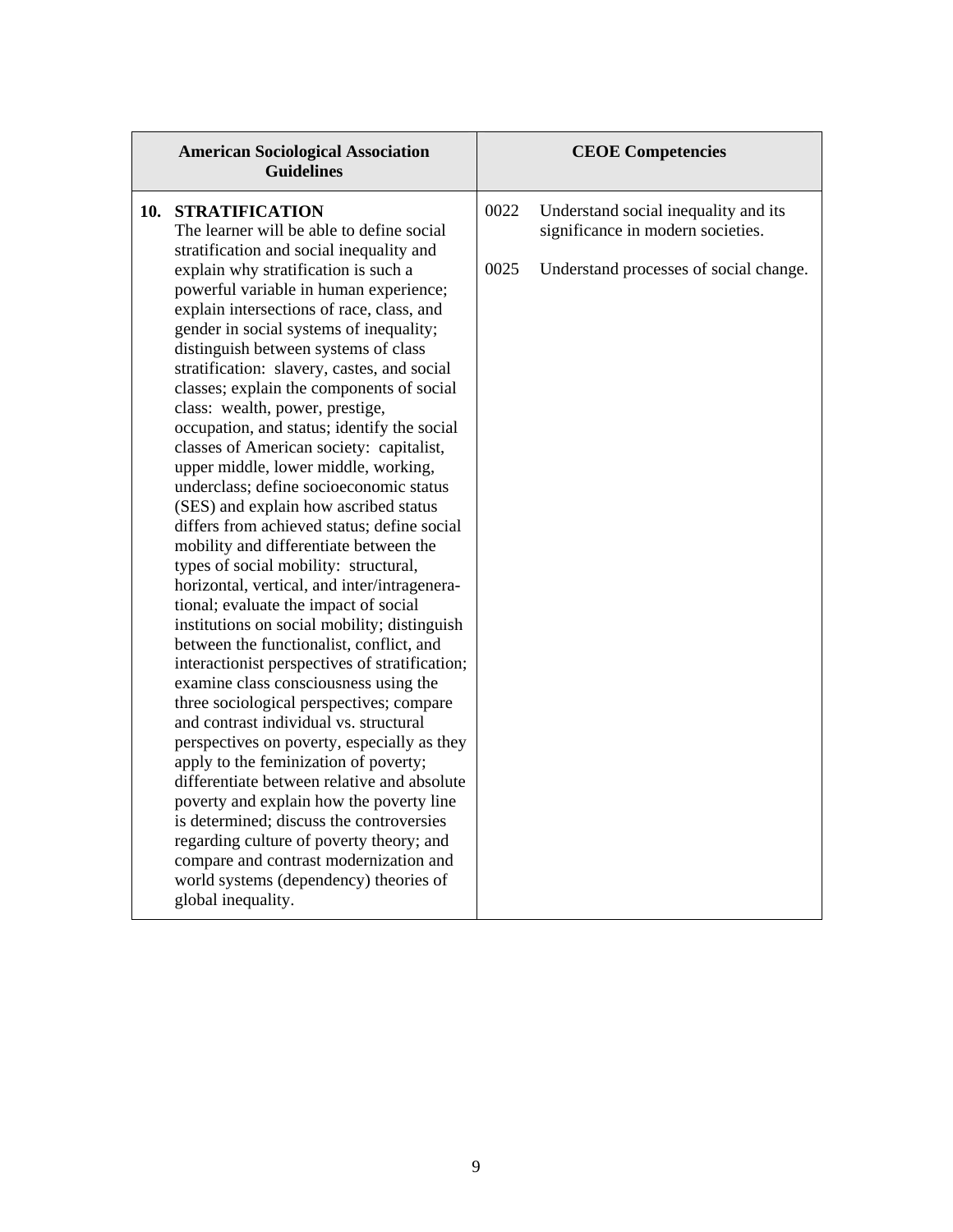| <b>American Sociological Association</b><br><b>Guidelines</b>                                                                                                                                                                                                                                                                                                                                                                                                                                                                                                                                                                                                                                                                                                                                                                                                                                                                                                                                                                                                                                                                                                                                                                                                                                             | <b>CEOE Competencies</b>                                                          |
|-----------------------------------------------------------------------------------------------------------------------------------------------------------------------------------------------------------------------------------------------------------------------------------------------------------------------------------------------------------------------------------------------------------------------------------------------------------------------------------------------------------------------------------------------------------------------------------------------------------------------------------------------------------------------------------------------------------------------------------------------------------------------------------------------------------------------------------------------------------------------------------------------------------------------------------------------------------------------------------------------------------------------------------------------------------------------------------------------------------------------------------------------------------------------------------------------------------------------------------------------------------------------------------------------------------|-----------------------------------------------------------------------------------|
| 11. RACIAL AND ETHNIC RELATIONS<br>The learner will be able to define "race"<br>and "ethnic group"; explain the social<br>construction of race, including global and<br>historical variations in conceptualizations<br>of the notion of "race"; distinguish<br>between prejudice and discrimination and<br>provide an example of symbolic racism;<br>distinguish between racism and<br>ethnocentrism; identify the defining<br>characteristics of a minority group;<br>explain the consequences of xenophobia<br>and other forms of social distancing;<br>explain the difference between<br>assimilation and multiculturalism; explain<br>the sources of prejudice and<br>discrimination, and especially the<br>resource/conflict theory; describe the five<br>most common patterns of minority group<br>treatment by majority groups<br>(assimilation, pluralism, subjugation,<br>population transfer, genocide); explain<br>how institutional racism works in<br>American society; explain the difference<br>between conflict and functional<br>approaches to racial and ethnic inequality;<br>compare and contrast the experiences of at<br>least two ethnic groups in American<br>society; and evaluate the impact of various<br>social policies designed to redress<br>institutional discrimination. | 0022<br>Understand social inequality and its<br>significance in modern societies. |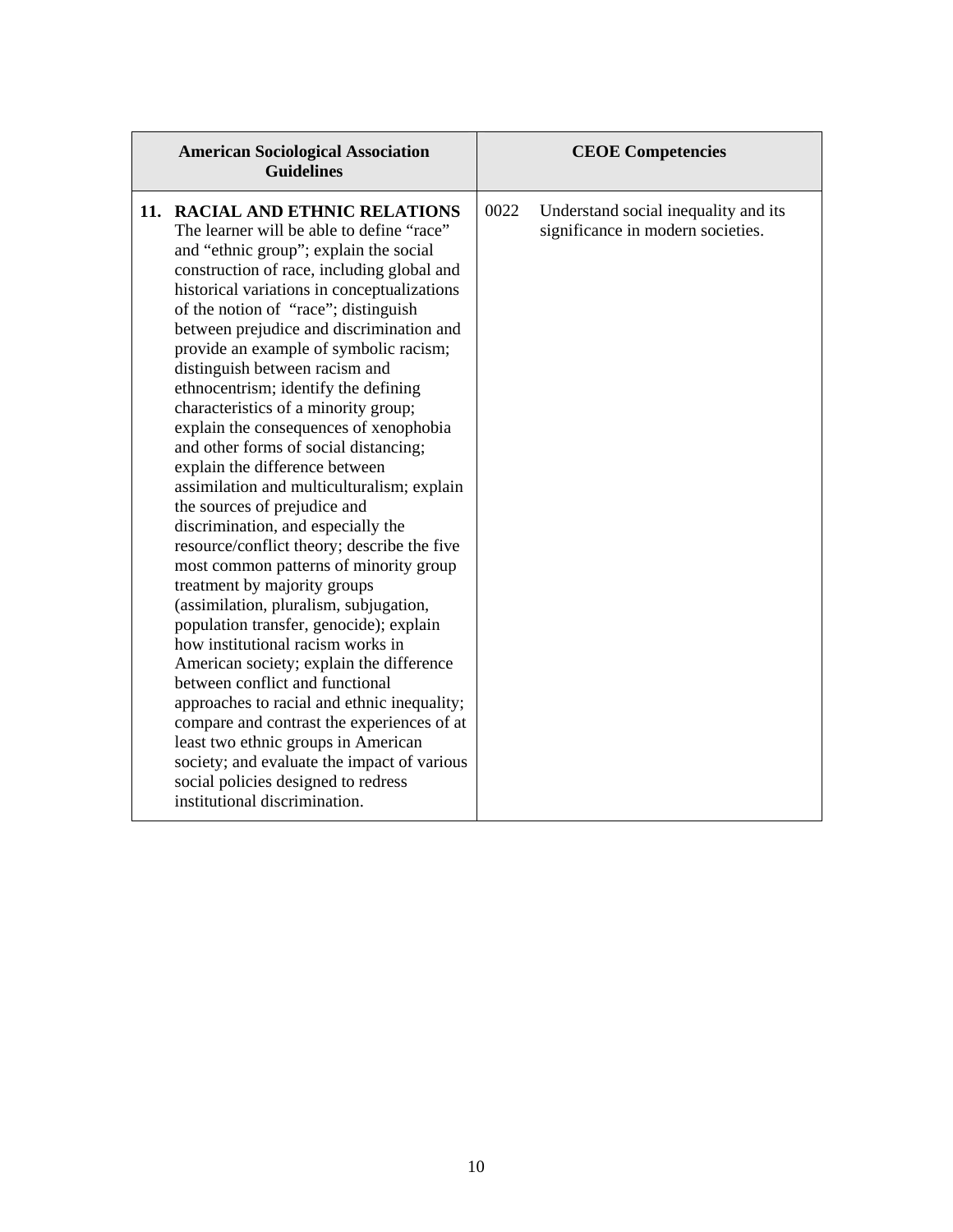| <b>American Sociological Association</b><br><b>Guidelines</b>                                                                                                                                                                                                                                                                                                                                                                                                                                                                                                                                                                                                                                                                                                                                                                                                                                                                                                                                                                                                                                                                                                                                                                                                                                                                                                                                                                                                                         | <b>CEOE Competencies</b>                                                                                                                                        |
|---------------------------------------------------------------------------------------------------------------------------------------------------------------------------------------------------------------------------------------------------------------------------------------------------------------------------------------------------------------------------------------------------------------------------------------------------------------------------------------------------------------------------------------------------------------------------------------------------------------------------------------------------------------------------------------------------------------------------------------------------------------------------------------------------------------------------------------------------------------------------------------------------------------------------------------------------------------------------------------------------------------------------------------------------------------------------------------------------------------------------------------------------------------------------------------------------------------------------------------------------------------------------------------------------------------------------------------------------------------------------------------------------------------------------------------------------------------------------------------|-----------------------------------------------------------------------------------------------------------------------------------------------------------------|
| 12. GENDER AND AGE INEQUALITY<br>The learner will be able to differentiate<br>between sex and gender as social<br>constructs; compare and contrast gender<br>identity and gender roles; define gender-<br>role socialization and illustrate the ways in<br>which family, media, and schools<br>contribute to it; explain the relationships<br>among the following concepts; pink collar<br>jobs, glass ceiling, and feminization of<br>poverty; identify the major effects of<br>traditional gender-role socialization on the<br>health of men and women; evaluate<br>gender inequality from the structural<br>functional, conflict, and interactionist<br>perspectives; explain and evaluate<br>political programs that reduce gender<br>inequality; list three major changes in the<br>age distribution of the U.S. population<br>during the twentieth century; recognize<br>the difference between biological and<br>sociological approaches to the study of<br>aging; define and illustrate the life course<br>perspective; explain adolescence as a<br>socially constructed stage in the life<br>course within industrial and postindustrial<br>societies; explain what is meant by the<br>expression "graying of America" and<br>identify the major social changes caused<br>by this trend; describe and evaluate<br>disengagement theory and activity theory;<br>and compare and contrast the structural<br>functional, conflict, and interactionist<br>perspectives on aging. | 0019<br>Understand the relationship between<br>the individual and society.<br>0022<br>Understand social inequality and its<br>significance in modern societies. |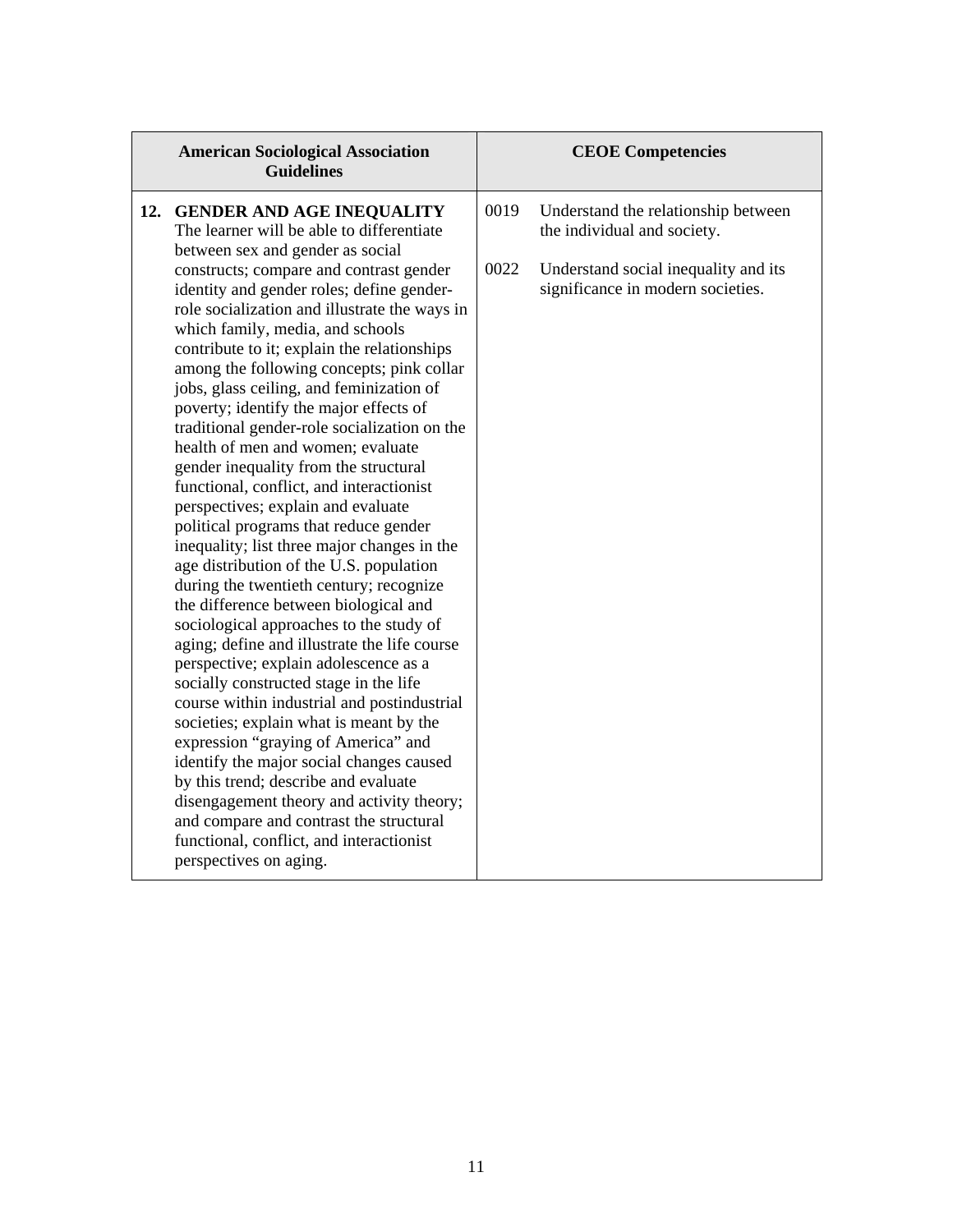| <b>American Sociological Association</b><br><b>Guidelines</b>                                                                                                                                                                                                                                                                                                                                                                                                                                                                                                                                                                                                                                                                                                                                                                                                                                                                                                                                                                                                                                                                                                                                                                                                                                                                                                                                                                                                                                             |              | <b>CEOE Competencies</b>                                                                                                                   |
|-----------------------------------------------------------------------------------------------------------------------------------------------------------------------------------------------------------------------------------------------------------------------------------------------------------------------------------------------------------------------------------------------------------------------------------------------------------------------------------------------------------------------------------------------------------------------------------------------------------------------------------------------------------------------------------------------------------------------------------------------------------------------------------------------------------------------------------------------------------------------------------------------------------------------------------------------------------------------------------------------------------------------------------------------------------------------------------------------------------------------------------------------------------------------------------------------------------------------------------------------------------------------------------------------------------------------------------------------------------------------------------------------------------------------------------------------------------------------------------------------------------|--------------|--------------------------------------------------------------------------------------------------------------------------------------------|
| 13. DEMOGRAPHY AND<br><b>URBANIZATION</b><br>The learner will be able to describe the<br>study of demography and define the basic<br>demographic concepts of fertility,<br>mortality, and migration and explain their<br>effects on population change; differentiate<br>between population growth and<br>population density; explain the causes and<br>consequences of population growth;<br>analyze population composition using<br>age/sex population pyramids; delineate the<br>push-pull factors that affect immigration<br>and emigration; explain why people in<br>poor nations have so many children and<br>discuss the implications of rapid<br>population growth; explain and critique<br>various theories of population growth;<br>evaluate the merits of the Demographic<br>Transition Theory and explain why this<br>theory may not apply to population<br>growth in all societies; explain the societal<br>forces in modern societies around the<br>globe toward suburbanization and toward<br>the creation of the metropolis and the<br>megalopolis; explain issues of social<br>cohesion and disorganization in an urban<br>setting; trace the historical development of<br>cities and identify the major<br>characteristics of preindustrial, industrial,<br>and postindustrial cities; discuss the major<br>reasons for the decline of the city and the<br>impact of this decline; and compare and<br>contrast pressures on urban, suburban, and<br>rural residents in the modern world. | 0023<br>0024 | Understand deviance and criminal<br>behavior and methods of social control.<br>Understand demographic processes and<br>their significance. |
|                                                                                                                                                                                                                                                                                                                                                                                                                                                                                                                                                                                                                                                                                                                                                                                                                                                                                                                                                                                                                                                                                                                                                                                                                                                                                                                                                                                                                                                                                                           |              |                                                                                                                                            |